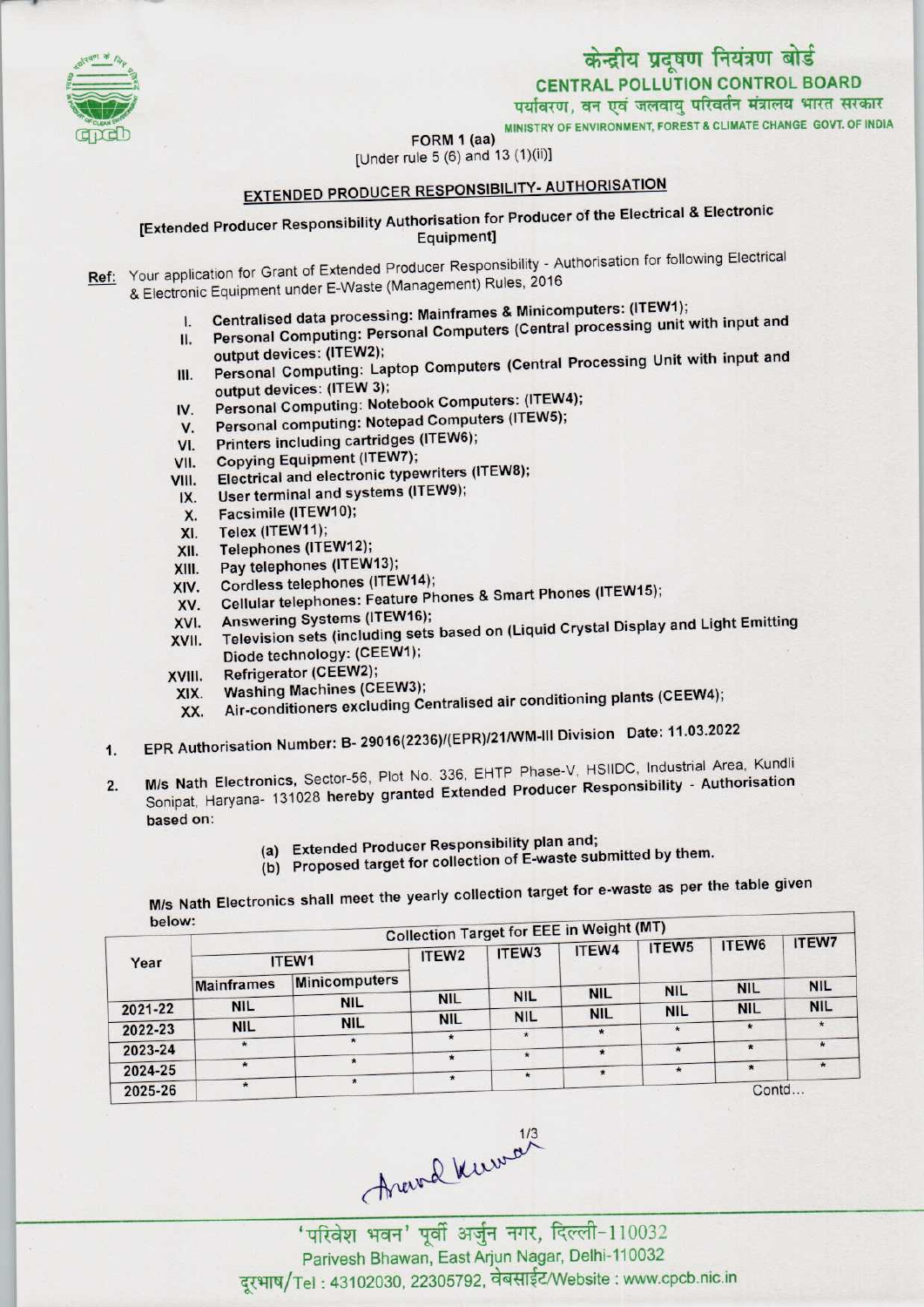

| Year    | <b>Collection Target for EEE in Weight (MT)</b> |            |            |            |            |            |            |                    |                               |  |
|---------|-------------------------------------------------|------------|------------|------------|------------|------------|------------|--------------------|-------------------------------|--|
|         | ITEW8                                           | ITEW9      | ITEW10     | ITEW11     | ITEW12     | ITEW13     | ITEW14     | ITEW <sub>15</sub> |                               |  |
|         |                                                 |            |            |            |            |            |            | Feature<br>Phones  | <b>Smart</b><br><b>Phones</b> |  |
| 2021-22 | <b>NIL</b>                                      | <b>NIL</b> | <b>NIL</b> | <b>NIL</b> | <b>NIL</b> | <b>NIL</b> | <b>NIL</b> | <b>NIL</b>         | <b>NIL</b>                    |  |
| 2022-23 | <b>NIL</b>                                      | <b>NIL</b> | <b>NIL</b> | <b>NIL</b> | <b>NIL</b> | <b>NIL</b> | <b>NIL</b> | <b>NIL</b>         | <b>NIL</b>                    |  |
| 2023-24 | $\star$                                         | $\star$    | $\star$    | $\star$    | $\star$    | $\star$    | $\star$    | $\star$            | $\star$                       |  |
| 2024-25 | $\star$                                         | $\star$    | $\star$    | $\star$    | $\star$    | $\star$    | $\star$    | $\star$            | $\star$                       |  |
| 2025-26 | $\star$                                         | $\star$    | $\star$    | $\star$    | $\star$    | $\star$    | $\star$    |                    | $\pmb{\ast}$                  |  |

| Year    |                    | <b>Collection Target for EEE in Weight (MT)</b> |                   |                   |            |  |  |
|---------|--------------------|-------------------------------------------------|-------------------|-------------------|------------|--|--|
|         | ITEW <sub>16</sub> | CEEW <sub>1</sub>                               | CEEW <sub>2</sub> | CEEW <sub>3</sub> | CEEW4      |  |  |
| 2021-22 | <b>NIL</b>         | <b>NIL</b>                                      | <b>NIL</b>        | <b>NIL</b>        | <b>NIL</b> |  |  |
| 2022-23 | <b>NIL</b>         | <b>NIL</b>                                      | <b>NIL</b>        | <b>NIL</b>        | <b>NIL</b> |  |  |
| 2023-24 | $\star$            | $\star$                                         | $\star$           | 麦                 |            |  |  |
| 2024-25 | $\star$            | $\star$                                         |                   |                   |            |  |  |
| 2025-26 |                    |                                                 | $\star$           |                   |            |  |  |

\*Collection target will be fixed after submission of sales data

### 3. The Authorisation shall be valid for a period of five (5) years from date of issue with following conditions:

- i. You shall strictly follow the approved Extended Producer Responsibility plan, a copy of which is enclosed herewith as Enclosure-I;
- ii. You shall ensure that collection mechanism or collection Centres are set up or designated as per the details given in the Extended Producer Responsibility plan and that shall be completed before the proposed dates if any in the EPR Plan (list of collection Centres and the toll free numbers for reverse logistics enclosed);
- iii. You shall ensure that all the collected e-waste is channelized to recycler/dismantler M/s E-waste Recyclers India, Shed No.15, Roz ka Meo Industrial Area , Nuh, Haryana and records shall be maintained at recycler/dismantler and your end;
- iv. You shall maintain records, in Form-2 of these Rules, of e-waste and make such records available for scrutiny by Central Pollution Control Board;
- v. You shall file annual returns in Form-3 to the Central Pollution Control Board on or before 30th day of June following the financial year to which that returns relates.

# vi. General Terms & Conditions of the Authorisation:

- a. The authorisation shall comply with provisions of the Environment (Protection) Act, 1986 and the E-waste (Management) Rules,2016 made there under;
- b.The authorisation or its renewal shall be produced for inspection at the request of an officer authorised by the Central Pollution Control Board;
- c.Any change in the approved Extended Producer Responsibility plan should be informed to Central Pollution Control Board within 15 days on which decision shall be communicated by Central Pollution Control Board within sixty days;
- d. It is the duty of the authorised person to take prior permission of the Central Pollution Control Board to close down any collection centre/points or any other facility which are part of the EPR plan;

Contd...

2/3<br>March Kumar